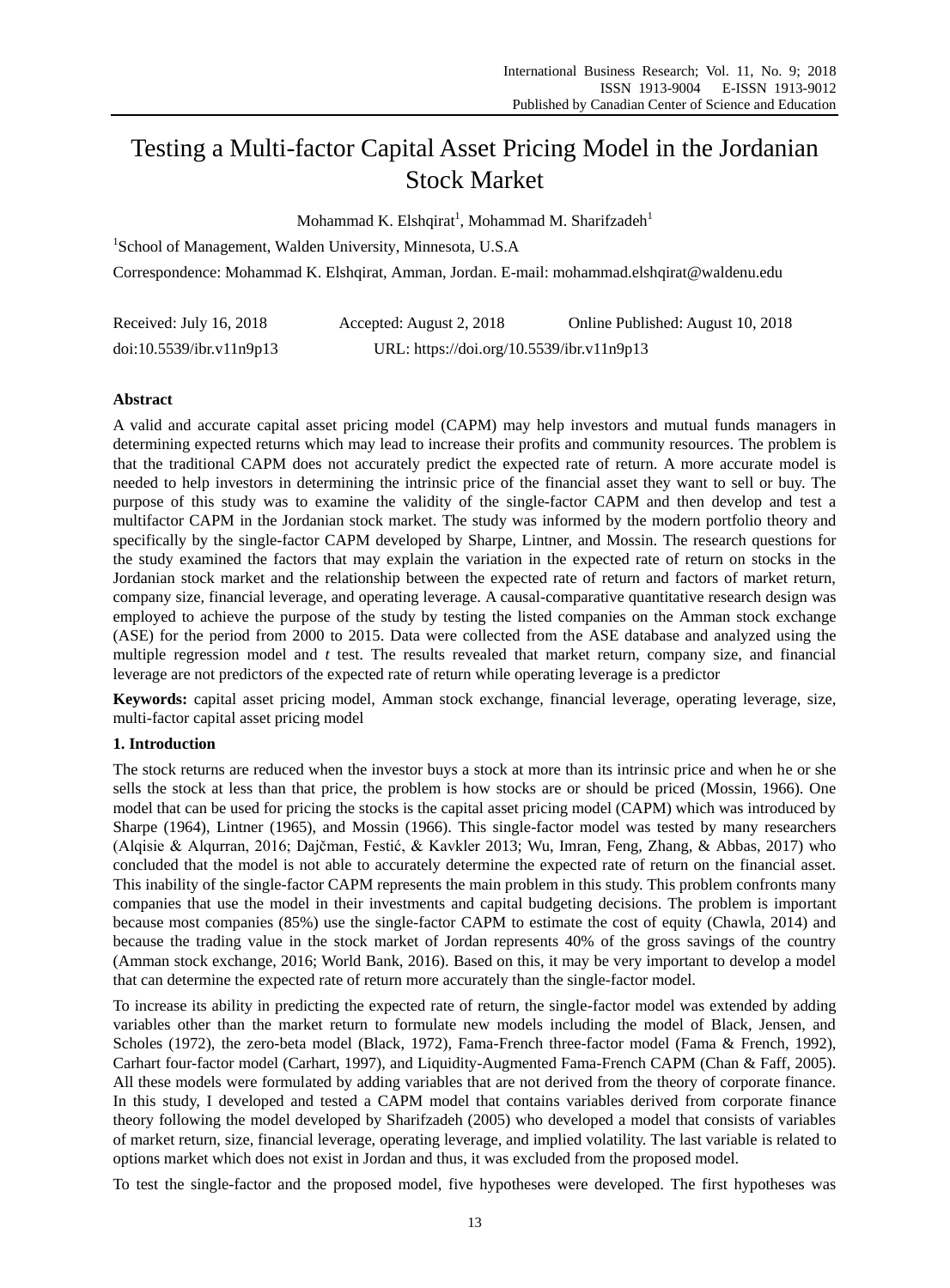about whether the market return does explain the greatest-variation in the expected rate of return on a stock while the hypotheses from two to four were about testing the relationship between the expected rate of return on a stock and variables of size, financial leverage, and operating leverage. The fifth hypothesis was developed to test the fitness of the extended model that contains all variables proved to be related to the expected rate of return based on the results of hypothesis two to four. To test these hypotheses, I employed a quantitative causal comparative design because the study is about the causes that results in the variation of the expected rate of return on the stock. The qualitative research, and consequently the mixed research method, does not fit here because the study is not about exploring, understanding, or interpreting of a phenomenon or a case (Yilmaz, 2013).

#### **2. Literature Review**

#### *2.1 Capital Asset Pricing Model*

The capital asset pricing model (CAPM) was introduced by Mossin (1966), Lintner (1965), and Sharpe (1964). As defined in this model, the expected rate of return E  $(R_i)$  is a function of: the risk-free rate of return  $(R_f)$ , the expected return of the market  $[E (R_M)]$ , and the sensitivity of the expected excess asset return to the expected excess market return  $(\beta_{iM})$ . This relationship can be expressed using the following equation:

$$
E(R_i) = R_f + \beta_{iM} [E(R_M) - R_f]
$$
\n<sup>(1)</sup>

Where E  $(R_i)$  is the expected rate of return on the stock i,  $R_f$  is the rate of return on the risk-free asset, and E  $(R_M)$ is the expected rate of return on the market. This model is called the single-factor model (Black, 1972) because it has only one independent variable which is the market excess return  $[E (R_M) - R_f]$  and in some studies it may be referred to as the traditional CAPM.

The validity of this model was tested by many researchers in many countries (Chaudhary, 2017; El-Mousallamy & El-Masry, 2016; Nyangara, Nyangara, Ndlovu, & Tyavambiza, 2016; Obrimah, Alabi, & Ugo-Harry, 2015; Saji, 2014; Sattar, 2017; Wu et al., 2017). Some researchers supported the validity of the model (Bajpai & Sharma, 2015; Bjuggren & Eklund, 2015; Lee, Cheng, & Chong, 2016; Novak, 2015) while others concluded that the model is invalid in estimating the expected rate of return on the financial asset (Alqisie & Alqurran, 2016; Alrgaibat, 2015; Chaudhary, 2017; Wu et al., 2017). In Jordan, however, many researchers concluded that the single-factor model is invalid (Blitz, Pang, & Van Vliet, 2013; Alqisie & Alqurran, 2016; Alrgaibat, 2015).

### *2.2 CAPM Extensions*

Earliest studies that added more variables to the single-factor model include a study by Black et al. (1972). They concluded that the excess expected return on an asset is determined by another factor than its beta (Black, Jensen, & Scholes, 1972). They presented a two-factor model as follows:

$$
E(R_i) = \beta_i [E(R_M)] + (1 - \beta_i) [E(R_z)] \tag{2}
$$

Where, E (Ri): the asset expected return,  $\beta i$  is the asset's beta, E (R<sub>M</sub>) is the market expected return, and E (Rz) is the expected return of the other factor. The model implies that the expected return of the asset is derived from the market expected return combined with βi and another factor's expected return combined with 1- *β*<sup>i</sup> .

#### 2.2.1 Zero-Beta CAPM

Zero-Beta model was built by relaxing the CAPM assumption concerning the existence of riskless asset (risk-free asset) as discussed by Beaulieu, Dufour, and Khalaf (2013). Black (1972), claimed that for each portfolio in the efficient frontier there is a counterpart portfolio located in the inefficient part of the frontier. The counterpart portfolio is uncorrelated with the efficient portfolio and based on this, the name Zero-Beta portfolio is given to the counterpart portfolio; the equation for this model is as follows (Sharifzadeh, 2005):

$$
E(R_i) = E(R_{Z(M)}) + \beta_{iM} [E(R_M) - E(R_{Z(M)})]
$$
\n(3)

Where E (R<sub>i</sub>) is the expected return on the stock i, E (R<sub>M</sub>) is the expected return on the market,  $\beta_{iM}$  is the same beta of the traditional CAPM, and  $E(R_{Z(M)})$  is the expected return of the counterpart portfolio.

#### 2.2.2 Fama-French Three-Factor Model

Two variables were selected by Fama and French (1992) to be added to the single-factor CAPM: size (the outstanding shares multiplied by the share's market price) and equity book value to its market value. According to Fama and French, the average rate of return is inversely related to the size and directly related to the ratio of book to market. The equation for this new version of the CAPM is as follows (Aldaarmy, Abbod, & Salameh, 2015):

$$
R_{it} - R_{fi} = a_j + \beta_i (R_{mt} - R_{fi}) + \beta_i^S (SLL_t) + \beta_i^{bm} (HBMLBM_t) + e_i
$$
\n(4)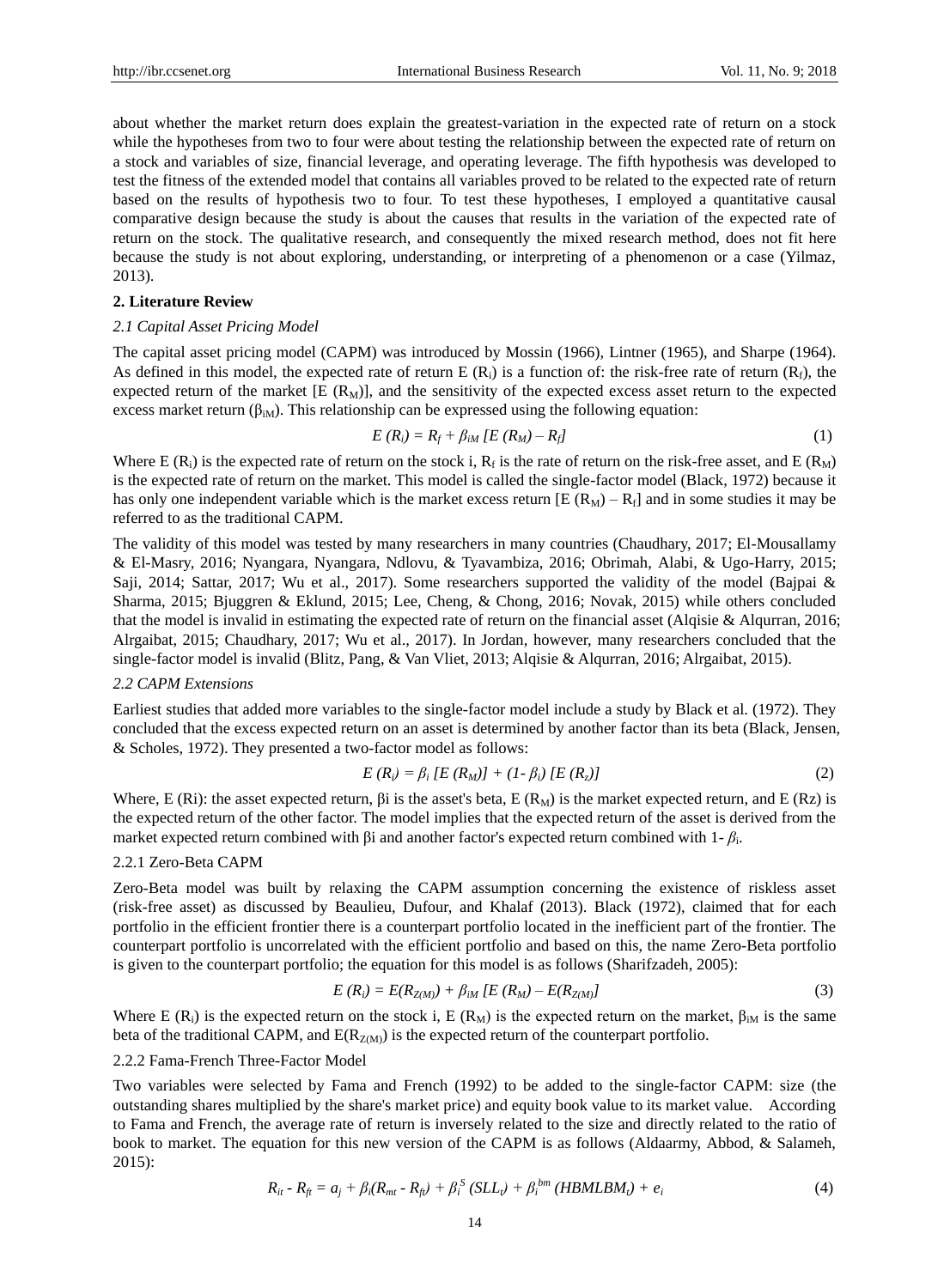Where the βi's are the sensitivity of the expected rate of return of stock i to each risk factor: market return ( $R_{mt}$  - $R_f$ , size (SLL<sub>t</sub>), and book to market equity (HBMLBM<sub>t</sub>).

## 2.2.3 Carhart Four-Factor Model

Carhart (1997) added one factor to Fama and French three-factor CAPM. The added variable was the one-year momentum; the effect of the price momentum on the return is that stocks with high return in the last period of time tend to have higher return than average expected in the next period. The model can be depicted mathematically as follows (Garyn-Tal & Lauterbach, 2015):

$$
R_{it} - R_{ft} = a_j + \beta_i (R_{mt} - R_{ft}) + \beta_i^S (SLL_t) + \beta_i^{bm} (HBMLBM_t) + \beta_i^{om} (OYPM_t) + e_i
$$
 (5)

Where the  $\beta_i$ 's are the sensitivity of the expected rate of return of stock i to each risk factor: market return ( $R_{mt}$  - $R_{fi}$ ), size (SLL<sub>t</sub>), book to market equity (HBMLBM<sub>t</sub>), and one-year price momentum (OYPM<sub>t</sub>).

# 2.2.4 Liquidity-Augmented Fama-French CAPM

Following the methodology of Fama and French in adding more variables to the single-factor capital asset pricing model, Chan and Faff (2005), added the factor of illiquidity to Fama-French model to introduce the liquidity-augmented Fama-French model. The equation for this new CAPM is as follows (Chan & Faff, 2005):

$$
R_{ii} - R_{fi} = a_j + \beta_i (R_{mi} - R_{fi}) + \beta_i^S (SLL_i) + \beta_i^{bm} (HBMLBM_i) + \beta_i^{il} (Imv_i) + e_i
$$
 (6)

Where all variables are the same as in the Fama-French model and the liquidity factor is denoted  $(Imv_t)$ .

## *2.3 Size, Financial Leverage, and Operating Leverage*

One of the variables included in the Fama-French three-factor model was the size or the market equity for the company. Fama and French (1992) measured size by multiplying the total outstanding shares of the firm by the market price of the share. Most studies that tested the Fama-French model measured the size variable by the same method. Fama and French concluded that the stock returns were negatively related to the size of the company. The same conclusion was reached by Sharifzadeh (2005) but the size was measured by the market value of total assets and not the market value of the equity alone which is the same measure used in this study. Another variable considered by the investors as an indicator of the risk level of a stock is the financial leverage (Tan, Chua, & Salamanca, 2015). Because of its high financial risk, investors consider stocks with high financial leverage to be more risky while they consider stocks with low financial leverage as less risky (Sharifzadeh, 2005). The degree of operating leverage may affect the operating risk that companies bear. This risk is priced by investors and eventually translated into a higher stock return (Lee & Park, 2013). In this study, the model I tested was developed using the same methodology followed to develop the models discussed in the CAPM extensions by adding more variables to the single-factor CAPM. This proposed model can be depicted as follows:

$$
R_{jt} - R_{ft} = aj + \beta_j^M (R_{mt} - R_{ft}) + \beta_j^S (SLL_t) + \beta_j^{FL} (HFLLF_t) + \beta_j^{OL} (HOLLO_t) + e_{jt}
$$
(7)

Where the  $\beta_j$ 's are the sensitivity of the expected rate of return of stock j to each risk factor of: market return ( $R_{tm}$  $-R_{ft}$ ), size (SLL<sub>t</sub>), financial leverage (HFLLF<sub>t</sub>), and operating leverage (HOLLO<sub>t</sub>).

### *2.4 Hypotheses*

To test the proposed CAPM model, I developed five hypotheses: the first one was to test the single-factor model, hypotheses two to four to test the relationship between each independent variable with the expected rate of return, and the last hypothesis was developed to test the model in Equation 7. The research hypotheses were as follows:

H1: Market rate of return does explain the greatest-variation in the expected rate of return on a stock.

H2: A company's size is predictor of rate of return of the stock of that company

H3: A company's financial leverage is predictor of rate of return of the stock of that company.

H4: A company's operating leverage is predictor of rate of return of the stock of that company.

H5: The company's expected rate of return is linearly dependent on the factors of: the market return, company's size, financial leverage, and operating leverage.

## **3. Method**

### *3.1 Research Data*

The population of this study included all public companies listed on Amman stock exchange(ASE), the only stock market in Jordan. The unit of analysis for this study was each company listed and continue to be listed on the ASE for the period from 2000-2015, the total number of these companies is 109. Banks were excluded from the study because they did not disclose fixed assets and long term debt as a separate line for the end of 1999.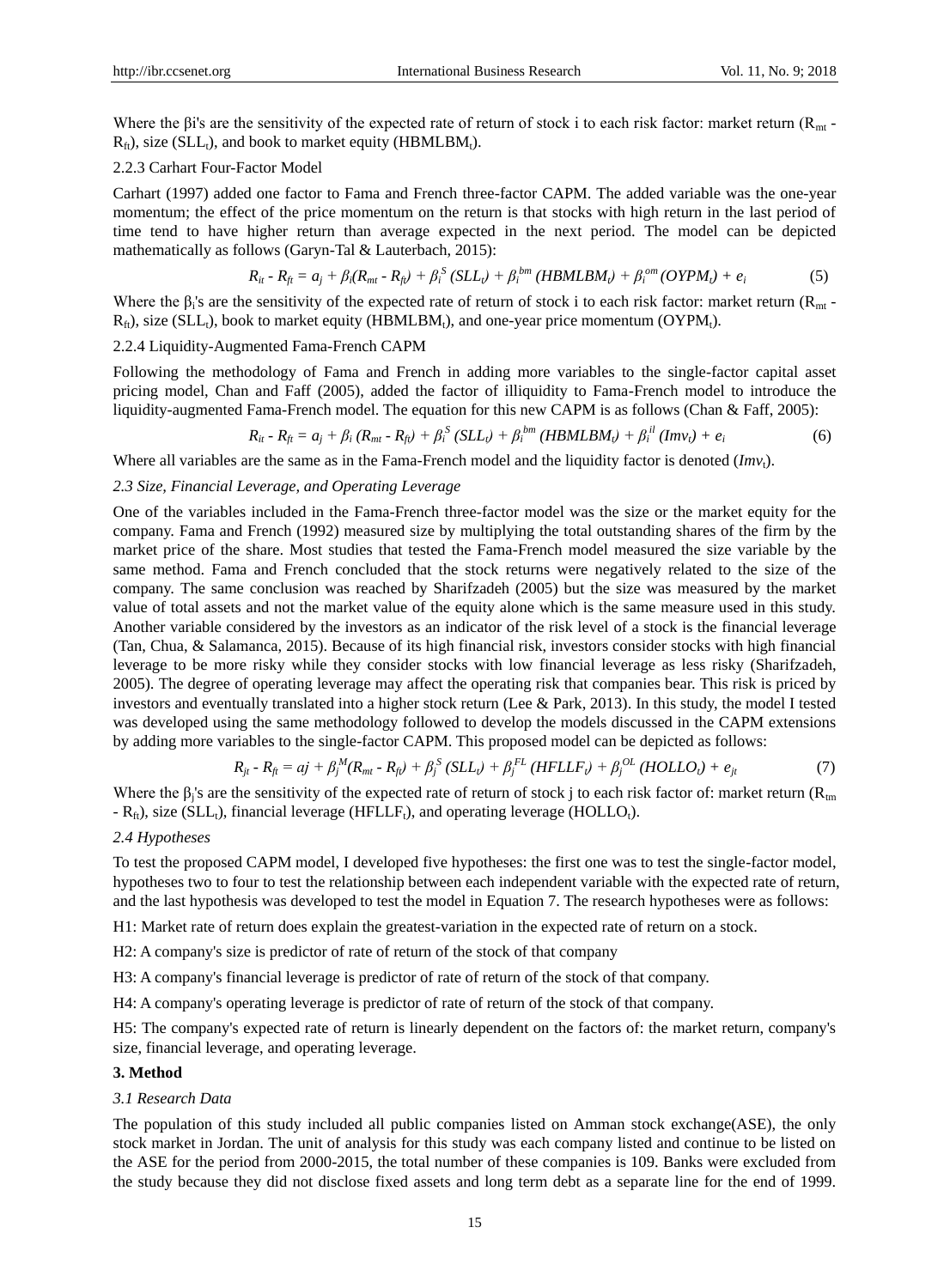After excluding banks, total number of companies included in the study is 90 companies. Data used in the study were the monthly closing prices for all companies included in the study for the period January- 2000 to December- 2015. In addition, data included information about total assets, total liabilities, and long term debt for each company during the period covered. Multiple-linear regression and *t*-test were used to analyze the collected data.

#### *3.2 Research Design*

This study is a quantitative, causal-comparative study to test the possible causes of the variation in the dependent variable. The dependent variable in the study is the expected rate of return on the stocks of the listed companies on the Jordanian stock market. The independent variables include the expected rate of return on the overall stock market, size of the stock, financial leverage, and operating leverage.

#### *3.3 Variables Definitions*

Company's size: is the average of the market value of the total assets of the company for the study period; it was estimated by finding the market value of the total assets of the company at the first year of the study period and at the last year of the period then divide the total by 2. The market value of the total assets was calculated by adding the market value of the outstanding shares to the liabilities of each company.

Financial leverage: is a measure for the degree of using debts by the company. Financial leverage is defined as the percentage of long term debt to the total assets of the company. The average of this leverage for the first and last year was used to measure this variable.

Market rate of return: is the rate of return achieved in the market during the holding period of one month; the ASE price index is used in this study to represent the market. This return was calculated at time t using the following equation (Alqisie & Alqurran, 2016):

$$
R_{mt} = (I_t - I_{t-1}) * 100 / I_{t-1}
$$
\n(8)

Where  $I_t$  is the ASE index closing price at time t and  $I_{t-1}$  is the index closing price at time t-1.

Operating leverage: this term represents the level of the company's fixed costs compared to its total costs. It was measured as the percentage of fixed assets to the total assets. The average of this leverage for the first and last year was used to measure this variable.

Realized rate of return: is the rate of return actually gained on the stock during the holding period; this return was calculated at time t using the following equation (Alqisie & Alqurran, 2016):

$$
R_{jt} = [(P_{jt} - P_{jt-1}) \cdot 100] / P_{jt-1}
$$
\n(9)

Where  $P_{it}$  is the closing price of the stock j at time t,  $P_{it-1}$  is the closing price of the stock j at time t-1. This variable represents the dependent variable in the proposed model

## **4. Results**

#### *4.1 Descriptive Statistics*

The included companies belong to three different sectors in the ASE: industrial companies, financial companies, and services companies. About 49% of the included companies were from the industrial sector, 21% from the financial sector, and 30% were from the services sector. Descriptive information about size, financial leverage, and operating leverage for these companies are illustrated in Table 1.

Table 1. Descriptive statistics for variables of: size, financial leverage, and operating leverage

| Variable                  | Mean       | Median     | Min       | Max           |
|---------------------------|------------|------------|-----------|---------------|
| <b>Size</b>               | 63 255 159 | 15 651 911 | 1 802 694 | 1 202 152 790 |
| Financial leverage        | .049       | .018       |           | .767          |
| <b>Operating leverage</b> | .343       | .310       | .003      | .891          |

*4.2 Hypotheses Testing*

4.2.1 Hypothesis One

Hypothesis one includes testing two regression models:

$$
R_{jt} - R_{ft} = a_i + \beta_j (R_{Mt} - R_{ft}) + e_{jt}
$$
\n(10)

$$
\overline{R_j - R_f} = \lambda_0 + \lambda_1 b_j + \lambda_2 \sigma^2 (e_j) + e_j' \tag{11}
$$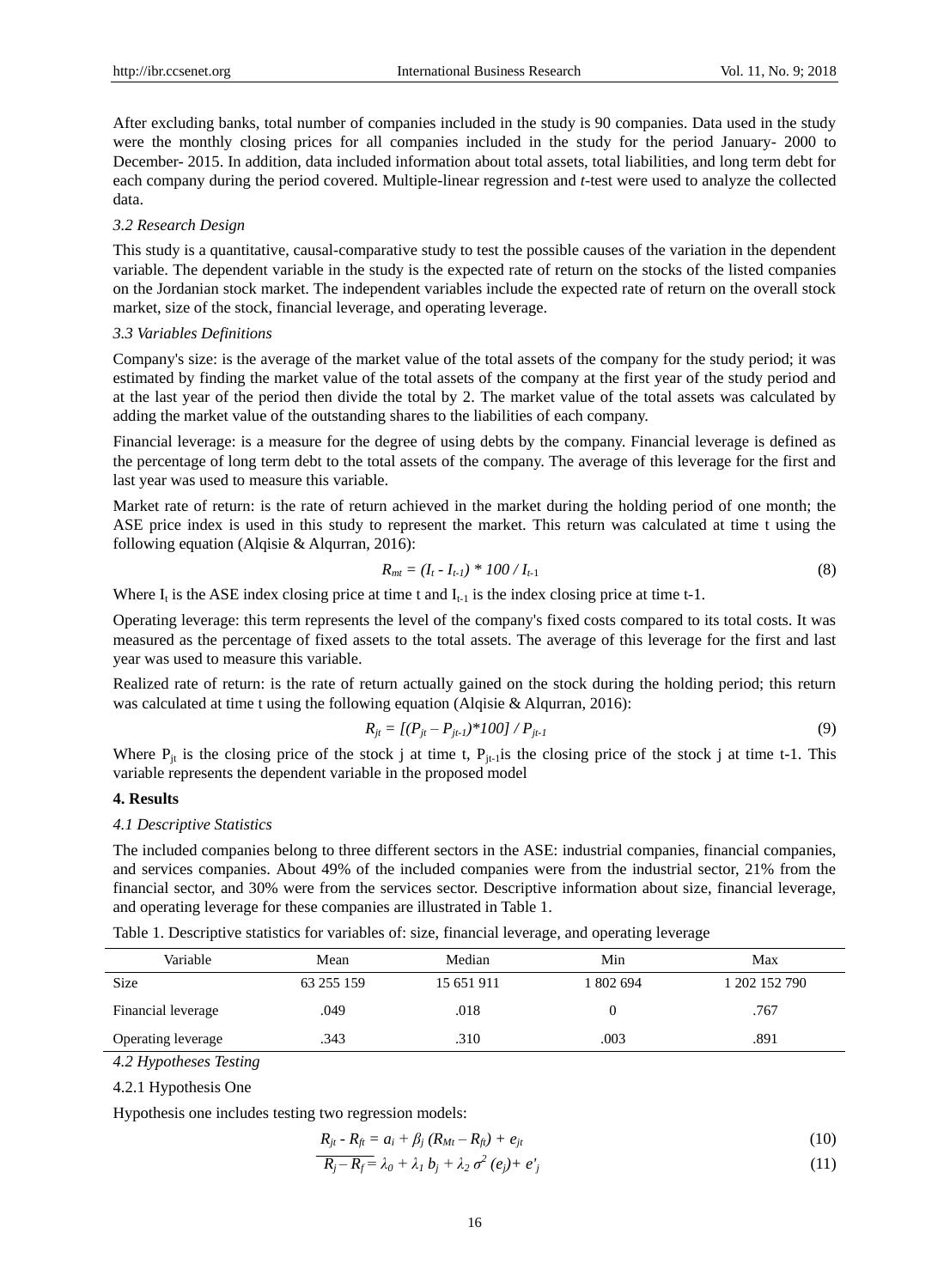The null and alternate hypotheses for the first regression model can be expressed as:

*H0: a<sup>i</sup> , βj= 0*

*H1: a<sup>i</sup> , β<sup>j</sup> ≠ 0*

And for the second regression:

 $H_0$ :  $\lambda_0 = 0$ ,  $\lambda_1 = R_M - R_f$ ,  $\lambda_2 = 0$  $H_1$ :  $\lambda_0 \neq 0$ ,  $\lambda_1 \neq R_M - R_f$ ,  $\lambda_2 \neq 0$ 

Where ai is the intercept of the line of the asset excess return (Rjt - Rft),  $R_j - R_f$  is the average monthly risk premium on stock j during the period of the study,  $R_M - R_f$  is the average monthly risk premium on the market portfolio during the period of the study,  $e_{it}$  is the error term of the rate of return of stock j during the month t, and  $\sigma^2$  (e<sub>j</sub>) is the variance of stock j error term during the period of the study.

Data required to test this hypothesis were the treasury bills returns (risk-free asset), the ASE index monthly closing prices (market returns) and the monthly closing prices of each company of the 90 companies included in the study for the period from December 1999 to December 2015. The first regression was used to find the parameter  $\beta$  for each stock and then use these parameters in the second regression. If the single-factor CAPM is true, λ<sub>0</sub> should not be significantly different from zero, λ<sub>1</sub> should equal the average market excess return ( $\overline{R_M - R_f}$ ), and *λ*2 should not be significantly different from zero. The calculated average market excess return was -0.055% which represents the hypothesized value for  $\lambda_1$ .

The results of the second regression and *t* statistic are summarized in Table 2. Based on information provided in Table 2 and using the significance level of 5%, the null hypothesis that  $\lambda_0 = 0$  can be rejected which means that the value of  $\lambda_0$  was significantly different from zero,  $t(89) = -4.721$ ,  $p < .001$ . The null hypothesis that  $\lambda_1 = \overline{RM}$  $\overline{\text{Rf}}$  = -0.055% can be rejected, t(89) = 2.211, *p* = .015 and thus,  $\lambda_1 \neq$  -0.055%. Finally, null hypothesis that  $\lambda_2$ = 0 can be rejected,  $t(89) = 7.069$ ,  $p < .001$  which means that  $\lambda_2$  value was significantly different from zero.

| Details                    | $\lambda_0$ | $\mathcal{N}_1$ | $\mathcal{N}_2$ |
|----------------------------|-------------|-----------------|-----------------|
| Coefficient                | $-0.576$    | 0.279           | 0.304           |
| Hypothesized value         | 0.000       | $-0.055$        | 0.000           |
| Standard error             | .122        | .151            | .043            |
| t statistic                | $-4.721$    | 2.211           | 7.069           |
| value                      | < 0.001     | .015            | < .001          |
| Adjusted R squared<br>.389 |             |                 |                 |

Table 2. *t* Statistic and *p* values for hypothesis one- second regression

4.2.2 Hypothesis Two

The null and alternate hypotheses here can be expressed as:

$$
H_0: \mu(\overline{R_j}^S) \leq \mu(\overline{R_k}^L)
$$
  

$$
H_1: \mu(\overline{R_j}^S) > \mu(\overline{R_k}^L)
$$

Where  $\mu(R_j^S)$  is the mean of all small companies' stocks' average rate of return and  $\mu(R_k^L)$  is the mean of all large companies' stocks' average rate of return. Data required to test this hypothesis were the average rate of return and size for each stock included in the study. The size for each stock was calculated by averaging total market value of the company's assets at the beginning and the end of the study period. The median of the sizes was calculated and the companies lower than the median were labeled *small size* while other companies were labeled *large size*.

One-tailed *t* test cannot be conducted using SPSS software, the software includes only two-tailed test. Because of that, I conducted the two-tailed test first and then I divided the resulted significance value by 2 to get the significance for one-tailed test. From information provided in Table 3, the significance value is greater than 5% and thus, the null hypothesis that the average rate of return for stocks with small size is less than or equal to that for stocks with large size cannot be rejected,  $t(88) = 0.887$ ,  $p = .189$ . This means that the rate of return for small size stocks is not higher than the big size stocks as hypothesized.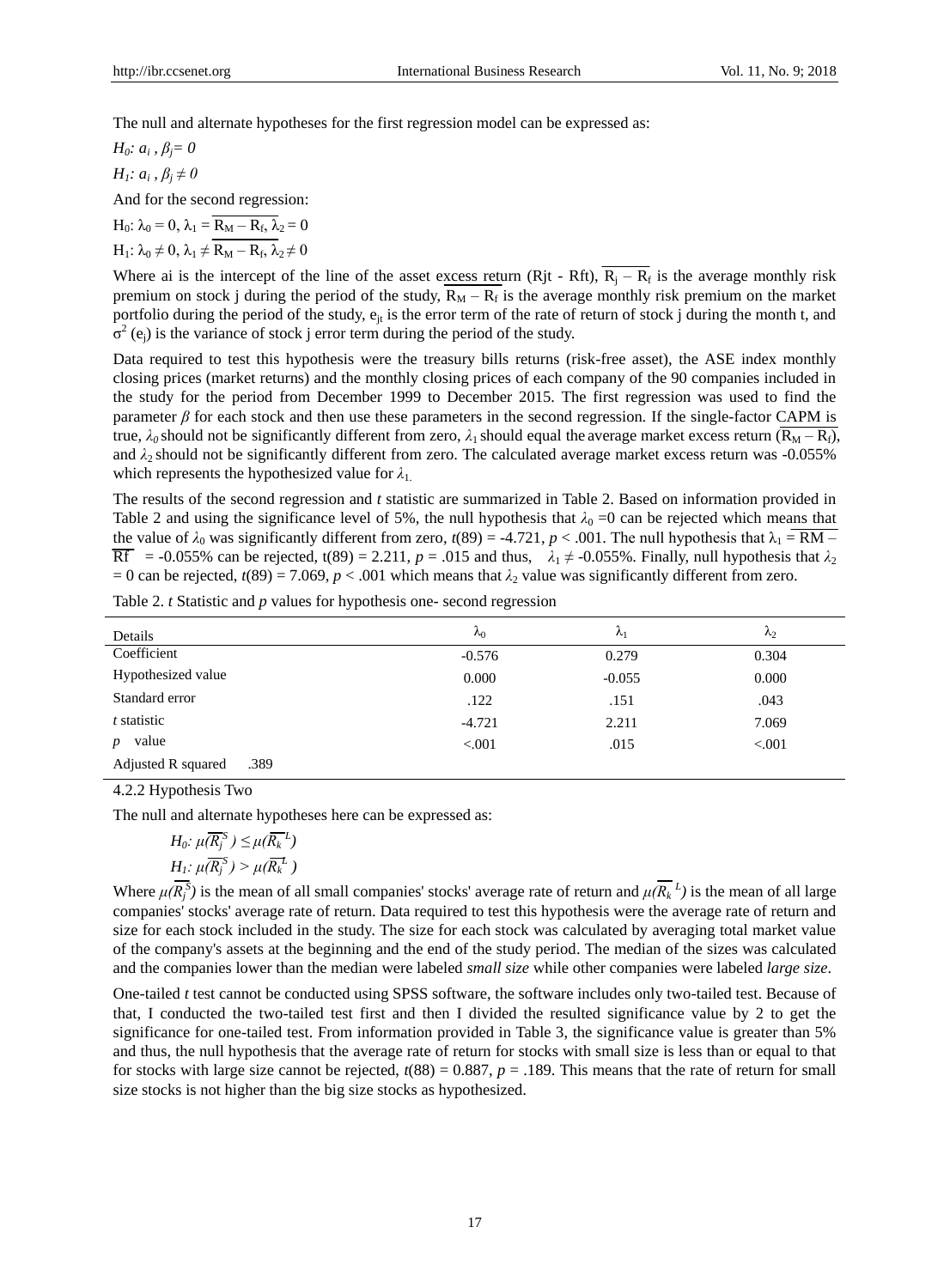| Table 3. Results of one-tailed $t$ test for hypothesis two |  |
|------------------------------------------------------------|--|
|------------------------------------------------------------|--|

| Details                     |       | Mean rate of return % | Standard deviation |
|-----------------------------|-------|-----------------------|--------------------|
| Small size                  |       | 0.721                 | .831               |
| Large size                  |       | 0.583                 | .632               |
| t-statistic                 | 0.887 |                       |                    |
| <i>P</i> value (one-tailed) | .189  |                       |                    |

4.2.3 Hypothesis Three

This hypothesis can be expressed as:

$$
H_0: \mu(\overline{R_j}^{HFL}) \leq \mu(\overline{R_k}^{LFL})
$$
  

$$
H_1: \mu(\overline{R_j}^{HFL}) > \mu(\overline{R_k}^{LFL})
$$

Where  $\mu(\overline{R}_j^{\text{HFL}})$  is the mean of all high financial leverage companies' stocks average rate of return, and  $\mu(\overline{R}_k^{\text{LFL}})$ is the mean of all low financial leverage companies' stocks average rate of return.

Data required to test this hypothesis were the average rate of return and the financial leverage for each stock (company) included in the study. The financial leverage variable for each company was calculated by averaging its financial leverage at the beginning and at the end of the study period. Financial leverage at the beginning and at the end of the study period was measured by dividing total long-term debt by total assets of each company. The statistical test used to test this hypothesis was Mann-Whitney *U* test because after testing data for normality assumption, I found that this assumption was violated and thus, the statistical test was changed from *t*-test to Mann-Whitney *U* test as recommended by Green and Salkind (2014). To conduct Mann-Whitney *U* test, companies with financial leverage higher than the median financial leverage for all companies were assigned to group labeled 1(high financial leverage) while companies with financial leverage lower than the median were assigned to group 2 (low financial leverage).

The result of this test is summarized in Table 4. The table includes the test results after converted to one-tailed by dividing the two-tailed *p* value by two. Based on the results of Mann-Whitney *U* test, the null hypothesis that the average rate of return for stocks with high financial leverage is less than or equal to that for stocks with low financial leverage cannot be rejected,  $z = -0.835$ ,  $p = .202$ . This means that the hypothesized relationship between financial leverage and the rate of return does not exist.

Table 4. Results of Mann-Whitney *U* test for hypothesis three

| Group                | High financial leverage | Low financial leverage |
|----------------------|-------------------------|------------------------|
| Average rank         | 47.8                    | 43.2                   |
| N                    | 45                      | 42                     |
| P value (one-tailed) | .202                    |                        |

4.2.4 Hypothesis Four

The null and alternate hypotheses here are:

$$
H_0: \mu(\overline{R_j}^{HOL}) \leq \mu(\overline{R_k}^{LOL})
$$
  

$$
H_1: \mu(\overline{R_j}^{HOL}) > \mu(\overline{R_k}^{LOL})
$$

Where  $\mu(\overline{R_j}^{HOL})$  is the mean of all high operating leverage stocks' average rate of return and  $\mu(\overline{R_k}^{LOL})$  is the mean of all low operating leverage stocks' average rate of return.

The operating leverage variable for each company was calculated by averaging its operating leverage at the beginning and at the end of the study period. Operating leverage at the beginning of the study period was measured by dividing fixed assets on total assets for each company as on 31/12/1999. The same calculations were made to measure the operating average at the end of the study period (31/12/2015). To prepare data for conducting *t* test*,* each company was assigned to group of high operating leverage (HOL) or low operating leverage (LOL). Companies were assigned to these groups by calculating the median of operating leverage of all companies first and then assign companies with operating leverage higher than the median to the high operating leverage group and companies with operating leverage lower than the median to the group of low operating leverage.

Because the one-tailed *t* test cannot be conducted using SPSS software, I conducted the two-tailed test first and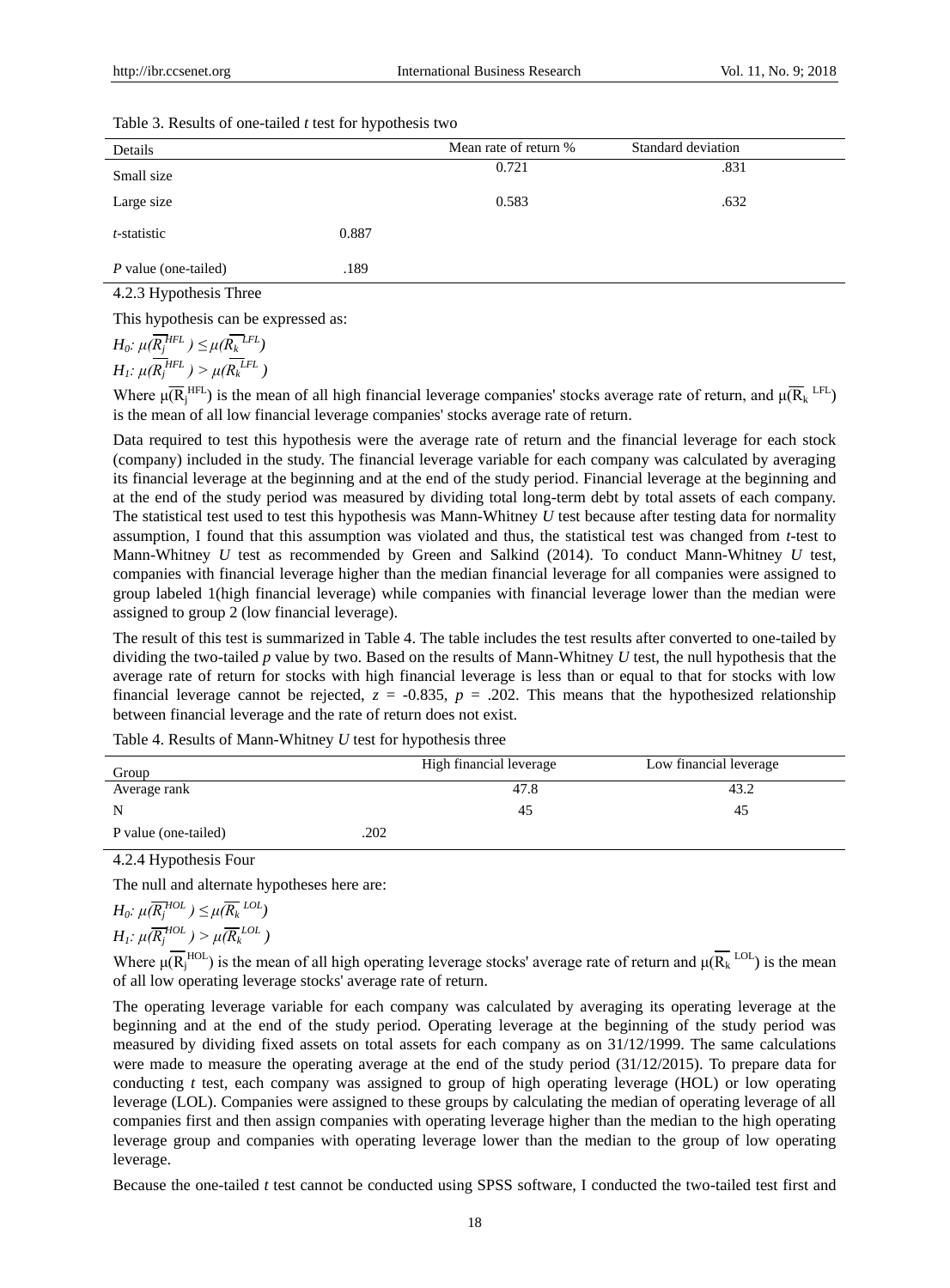then I divided the resulted significance value by 2 to get the significance for one-tailed test. The results for one-tailed *t* test are summarized in Table 5. As can be seen in Table 5, the significance value is less than 5% and thus, the null hypothesis that the average rate of return for stocks with high operating leverage is less than or equal to that for stocks with low operating leverage can be rejected,  $t(88) = 2.042$ ,  $p = .022$ . This means that the expected average rate of return for stocks with high operating leverage is greater than the average rate of return for stocks with low operating leverage as hypothesized.

Table 5. Results of one-tailed *t* test for hypothesis four

| 0.808<br>.800<br>High operating leverage | Details | Mean | Standard deviation |  |
|------------------------------------------|---------|------|--------------------|--|
|                                          |         |      |                    |  |
| Low operating leverage<br>0.496<br>.641  |         |      |                    |  |
| 2.042<br><i>t</i> -statistic             |         |      |                    |  |
| .022<br><i>P</i> value (one-tailed)      |         |      |                    |  |

4.2.5 Hypothesis Five

Because the tests of variables of size and financial leverage yielded insignificant results, this hypothesis was modified to include only two variables: market return and operating leverage. Based on this, there are two regression equations for this hypothesis:

$$
R_{jt} - R_{fi} = a_j + \beta_j^M (R_{mt} - R_{fi}) + \beta_j^{OL} (HOLLO_t) + e_{jt}
$$
\n(12)

$$
\overline{Rj - Rf} = \lambda_0 + \lambda_1 b_j^M + \lambda_2 b_j^{OL} + e_j
$$
\n(13)

Where,

 $R_{it}$  *- R<sub>ft</sub>*: excess return of stock j during the month t

 $R<sub>mt</sub>$  *-*  $R<sub>ft</sub>$ : excess return of the market during the month t (the variable of market return)

*HOLLO<sup>t</sup>* : the difference between average rate of return of high operating leverage companies and the average rate of return of companies with low operating leverage during the month t. This variable was measured by subtracting the average return of all companies in high operating leverage group during month t from the average return of all companies in the low operating leverage group during the same month.

 $\beta_j^M$ : sensitivity of the stock j return to the market risk variable

 $\beta_j^{OL}$ : sensitivity of the stock j return to the operating leverage risk variable

*bj's*: are estimates of βj's calculated from Equation 12 regression.

 $λ<sub>0</sub>$ : represent the intercept of the regression

 $\lambda_1$ : the expected value of the average market excess return

 $\lambda_2$ : the expected value of the excess average return of companies with high operating leverage over average return of companies with low operating leverage

The null and alternate hypotheses for the first regression of this hypothesis can be expressed as:

*H*<sub>0</sub>*: a<sub>i</sub>* ,  $\beta j^M$ ,  $\beta j^{OL} = 0$  $H_1$ *:*  $a_i$ ,  $\beta_j^M$ ,  $\beta_j^{OL} \neq 0$ 

Where the  $\beta_j$ 's are the sensitivity of the expected rate of return of stock j to each risk factor of: market return ( $R_{tm}$  $-R_{ft}$ ) and operating leverage (HOLLO<sub>t</sub>).

And for the second regression in Equation 13:

$$
H_0: \lambda_0 = 0, \lambda_1 = \overline{R_M - Rf, \lambda_2} = \overline{HOLLO}
$$
  
H1:  $\lambda 0 \neq 0$ ,  $\lambda 1 \neq RM - Rf, \lambda 2 \neq HOLLO$ 

The first regression was conducted to find the estimates for *bj's* in the second regression. The average monthly excess return for the market  $(R_M - R_f)$  was -0.00055 and the average monthly excess return for operating leverage variable HOLLO was 0.312. Thus, the hypothesized value of  $\lambda$ 1 and  $\lambda$ <sub>2</sub> were -0.055% and 31.2% respectively. The results of the second regression and *t* statistic are summarized in Table 6. Based on information provided in Table 6 and using the significance level of 5%, the null hypothesis that  $\lambda_0 = 0$  cannot be rejected which means that the value of  $\lambda_0$  was not significantly different from zero,  $t(89) = -1.172$ ,  $p = .122$ . The null hypothesis that  $\lambda_1 = \overline{R_M - R_f}$  = -0.055% can be rejected,  $t(89) = 2.287$ ,  $p = .012$  and thus,  $\lambda_1 \neq -0.055$ %.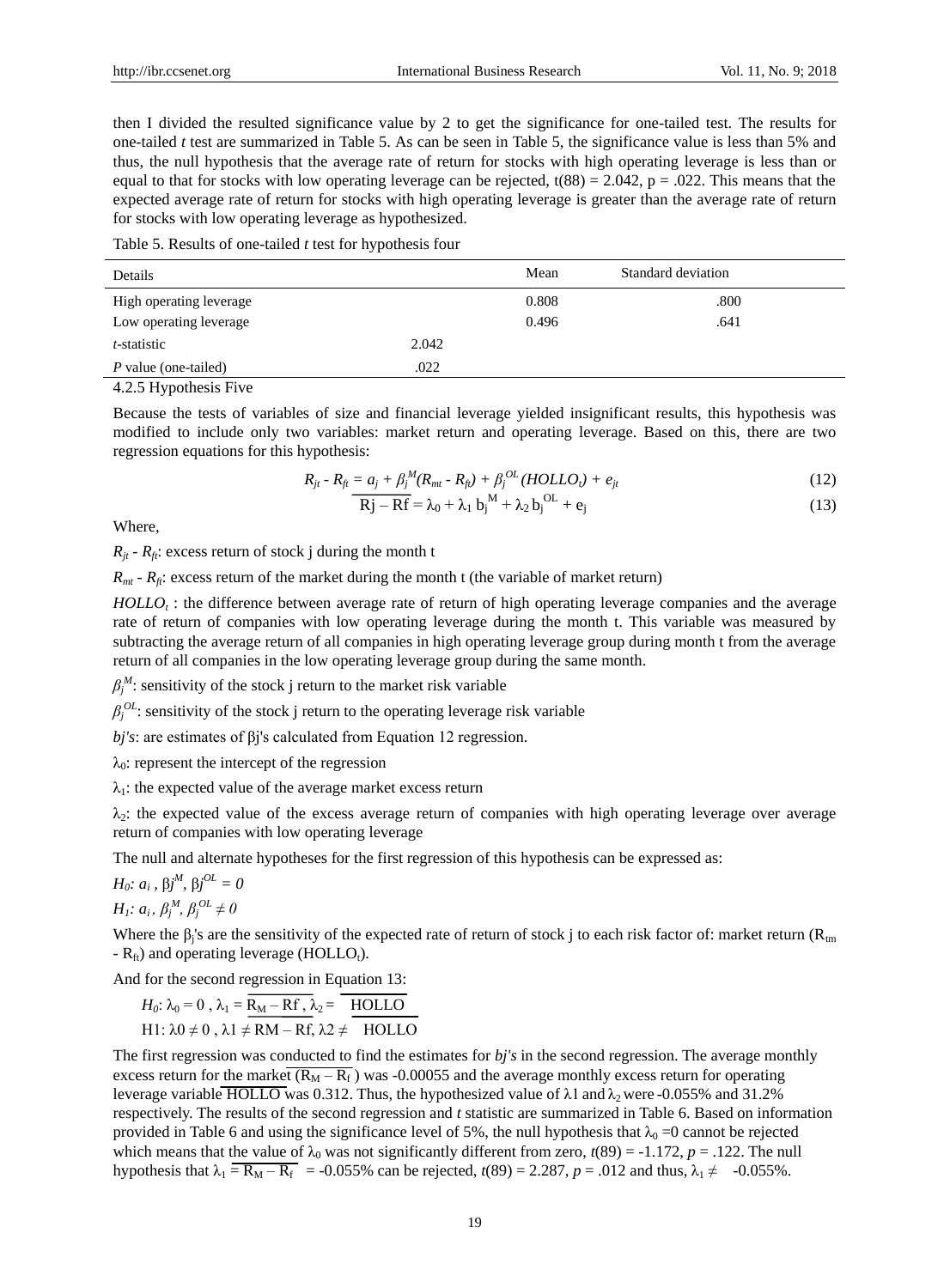Finally, null hypothesis that  $\lambda_2$  = HOLLO = 0.312 cannot be rejected,  $t(89)$  = -0.009,  $p = .496$  which means that  $\lambda_2$  value was equal to the average excess return caused by operating leverage variable.

| Details                     | $\lambda_0$ | $\lambda_1$ | $\lambda_2$ |
|-----------------------------|-------------|-------------|-------------|
| Coefficient                 | $-0.156$    | 0.359       | 0.311       |
| Hypothesized value          | 0.000       | $-0.055$    | 0.312       |
| Standard error              | .133        | .181        | .101        |
| T statistic                 | $-1.172$    | 2.287       | $-0.009$    |
| $p$ value                   | .122        | .012        | .496        |
| Adjusted R squared<br>.115  |             |             |             |
| $\mathbf{A}$ D <sup>e</sup> |             |             |             |

#### **4. Discussion**

The results of hypotheses testing revealed the single-factor capital asset pricing model is invalid in the Jordanian stock market. This conclusion is in line with the results of studies of many researchers who reached the same conclusion about this market (Alqisie & Alqurran, 2016; Alrgaibat, 2015; Blitz et al., 2013) and about many other countries (Dajčman et al., 2013; Dzaja, & Aljinovic, 2013; Li, Gan, Zhuo, & Mizrach, 2014; Nyangara et al., 2016; Obrimah et al., 2015; Saji, 2014; Wu et al., 2017). The hypothesized relationship between the expected rate of return and variables of size, financial leverage, and market rate of return was found to be insignificant ; the expected rate of return for a stock is directly related to the operating leverage of the stock.

Because the study included all listed companies in the ASE and not only a sample, its results can be generalized for stock markets in Jordan and other emerging markets that have similar attributes despite the existence of some limitations. These limitations include using the ASE index as a proxy for the market, the unavailability of the required data related to the banks listed on ASE, and measuring independent variables in a way different from that used in the previous studies. Further research may be conducted to include more variables other than tested in this study to enhance the explanatory power of the model. In addition, the single-factor model may be tested in the Jordanian stock market using different methods. For example, the model may be tested using portfolios' returns instead of the returns of individual stocks to overcome measurement errors and correlation between nonsystematic risk and beta similar to the approach of Black et al. (1972).

#### **References**

- Aldaarmy, A., Abbod, M., & Salameh, H. (2015). Implement Fama and French and capital asset pricing models in Saudi Arabia stock market. *The Journal of Applied Business Research, 31*(3), 953-968. https://doi.org/10.19030/jabr.v31i3.9228
- Alqisie, A., & Alqurran, T. (2016). Validity of Capital Assets Pricing Model (CAPM)(empirical evidences from Amman Stock Exchange). *Journal of Management Research, 8*(1), 207-223.
- Alrgaibat, G. A. (2015). Test of Capital Asset Pricing Model in Amman stock exchange. *Journal of Emerging Trends in Economics and Management Sciences, 6*(2), 137-143. Retrieved from http://jetems.scholarlinkresearch.com/
- Amman stock exchange. (2016). *General index*. Retrieved from http://www.ase.com.jo
- Bajpai, S., & Sharma, A. K. (2015). An empirical testing of capital asset pricing model in India. *Procedia-Social and Behavioral Sciences, 189*, 259-265. https://doi.org/10.1016/j.sbspro.2015.03.221
- Beaulieu, M. C., Dufour, J. M., & Khalaf, L. (2013). Identification-robust estimation and testing of the zero-beta CAPM. *Review of Economic Studies, 80*(3), 892-924. https://doi.org/10.1093/restud/rds044
- Bjuggren, P. O., & Eklund, J. E. (2015). Property rights and the cost of capital. *European Journal of Law and Economics, 39*(3), 523-537. https://doi.org/10.1007/s10657-013-9396-x
- Black, F. (1972). Capital market equilibrium with restricted borrowing. *The Journal of Business*, *45*(3), 444-455. https://doi.org/10.1086/295472
- Black, F., Jensen, M. C., & Scholes, M. (1972). The Capital Asset Pricing Model: Some empirical tests. In M. C. Jensen (Ed.), *Studies in the theory of capital markets*. Connecticut, CT: Praeger Publishers Inc.
- Blitz, D., Pang, J., & Van Vliet, P. (2013). The volatility effect in emerging markets. *Emerging Markets Review, 16*, 31-45. https://doi.org/10.1016/j.ememar.2013.02.004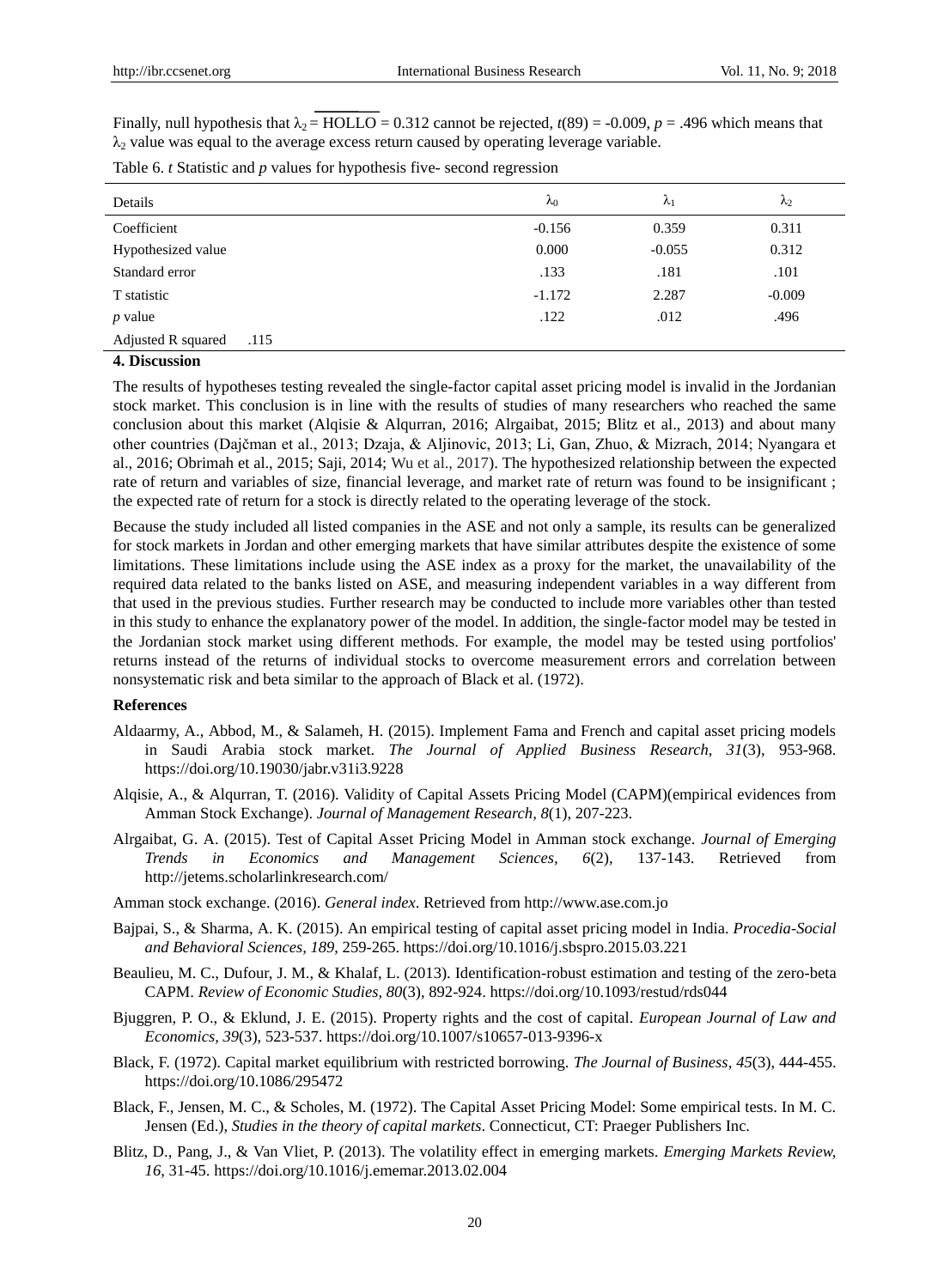- Carhart, M. M. (1997). On persistence in mutual fund performance. *The Journal of finance*, 52(1), 57-82. https://doi.org/10.1111/j.1540-6261.1997.tb03808.x
- Chan, H. W., & Faff, R. W. (2005). Asset pricing and the illiquidity premium. *Financial Review*, *40*(4), 429-458. https://doi.org/10.1111/j.1540-6288.2005.00118.x
- Chaudhary, P. (2017). Testing of CAPM in Indian context. *Business Analyst, 37*(1), 1-18. Retrieved from http://www.srcc.edu/publications/business-analyst
- Chawla, G. K. (2014). Estimating cost of capital in today's economic environment. *Journal of Business and Behavior Sciences, 26*(3), 102-111. Retrieved from http://asbbs.org/jsbbs.html
- Dajčman, S., Festić, M., & Kavkler, A. (2013). Multiscale test of CAPM for three central and eastern European stock markets. *Journal of Business Economics and Management, 14*(1), 54-76. https://doi.org/10.3846/16111699.2011.633097
- Dzaja, J., & Aljinovic, Z. (2013). Testing CAPM model on the emerging markets of the central and southeastern Europe. *Croatian Operational Research Review, 4*, 164-175. Retrieved from http://hrcak.srce.hr/crorr
- El-Mousallamy, D., & El-Masry, A. A. (2016). A comparative study of the performance of Saudi mutual funds. *Corporate Ownership & Control, 13*(4), 89-101. Retrieved from http://www.virtusinterpress.org/-Journals-.html
- Fama, E. F., & French, K. R. (1992). The cross-section of expected stock returns. *The Journal of Finance, 47*(2), 427-465. https://doi.org/10.1111/j.1540-6261.1992.tb04398.x
- Garyn-Tal, S., & Lauterbach, B. (2015). The formulation of the four factor model when a considerable proportion of firms is dual-listed. *Emerging Markets Review, 24*, 1-12. https://doi.org/10.1016/j.ememar.2015.05.006
- Green, S. B., & Salkind, N. J. (2014). *Using SPSS for Windows and Macintosh: Analyzing and understanding data* (7th ed.). Upper Saddle River, NJ: Pearson.
- Lee, H. S., Cheng, F. F., & Chong, S. C. (2016). Markowitz portfolio theory and capital asset pricing model for Kuala Lumpur stock exchange: A case revisited. *International Journal of Economics and Financial Issues, 6*(3S). Retrieved from https://www.econjournals.com/index.php/ijefi
- Lee, S., & Park, S. B. (2013). A study on the association between operating leverage and risk: The case of the airline industry. *International Journal of Economics and Finance, 6*(3), 120. https://doi.org/10.5539/ijef.v6n3p120
- Li, L., Gan, Q., Zhuo, Z., & Mizrach, B. (2014). Testing the CAPM theory based on a new model for Fama-French 25 portfolio returns. *Theoretical Economics Letters, 4*(08), 666. https://doi.org/10.4236/tel.2014.48085
- Lintner, J. (1965). The valuation of risk assets and the selection of risky investments in stock portfolios and capital budgets. *The Review of Economics and Statistics, 4*(1), 13-37. https://doi.org/10.2307/1924119
- Mossin, J. (1966). Equilibrium in a Capital Asset Market. *Econometrica, 34*, 768-783. https://doi.org/10.2307/1910098
- Novak, J. (2015). Systematic risk changes, negative realized excess returns and time-varying CAPM beta. *Finance a Uver, 65*(2), 167. Retrieved from http://journal.fsv.cuni.cz/
- Nyangara, M., Nyangara, D., Ndlovu, G., & Tyavambiza, T. (2016). An empirical test of the validity of the capital asset pricing model on the Zimbabwe stock exchange. *International Journal of Economics and Financial Issues, 6*(2), 365-379. Retrieved from https://www.econjournals.com/index.php/ijefi
- Obrimah, O. A., Alabi, J., & Ugo-Harry, B. (2015). How relevant is the capital asset pricing model (CAPM) for tests of market efficiency on the Nigerian stock exchange? *African Development Review, 27*(3), 262-273. https://doi.org/10.1111/1467-8268.12145
- Saji, T. G. (2014). Is CAPM dead in emerging market? Indian evidence. *IUP Journal of Financial Risk Management, 11*(3), 7-17. Retrieved from http://www.iupindia.in/FinancialRisk\_Management.asp
- Sattar, M. (2017). CAPM Vs Fama-French three-factor model: an evaluation of effectiveness in explaining excess return in Dhaka stock exchange. *International Journal of Business and Management, 12*(5), 119.
- Sharifzadeh, M. (2005). *An empirical and theoretical analysis of capital asset pricing model* (Doctoral dissertation). Available from ProQuest Digital Dissertations and Theses database. (UMI No. 3195273)